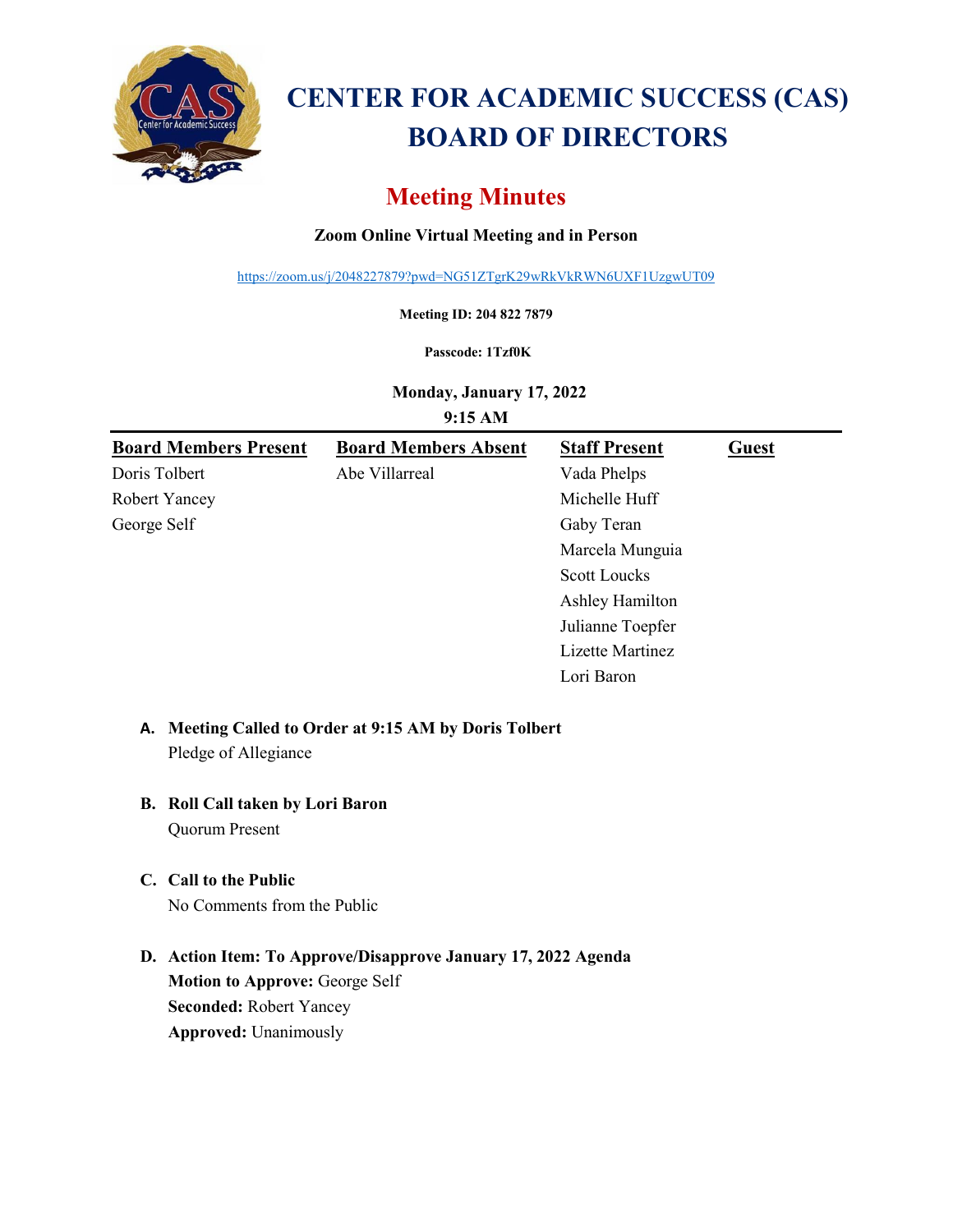- **E. Action Item: To Approve/Disapprove the November 15, 2021 Minutes Motion to Approve:** Robert Yancey **Seconded:** George Self **Approved:** Unanimously
- **F. Action Item: To Approve/Disapprove Covid Policy** This Item was tabled. **Motion to Table:** George Self **Seconded:** Robert Yancey **Approved:** Unanimously

#### **G. Action Item: To Approve/Disapprove Changing 2022 Board Meeting Dates** Agreed upon. No Vote Necessary

| Scheduled | New Date |
|-----------|----------|
| May $16$  | May 9    |
| July 18   | July 11  |
| Oct. 17   | Oct. 10  |

#### **H. Business/Finance**

The report is in the packet.

#### **I. Report on Current Legislation**

Hundreds of bills have been filed. George Self is tracking 46 bills that are school related.

#### **J. Principals' Reports**

#### **Douglas CAS Report**

The school report is in the packet.

#### **Sierra Vista CAS Report**

Julie's report was handed out and added to the packet. Scott's report is in the packet.

#### **K. Human Resources Report**

Ashley's report is in the packet.

#### **L. Report on Arizona Charter Association Conference**

Robert Yancey attended the conference in Phoenix. There were very good Presenters. The conference was interesting and informative.